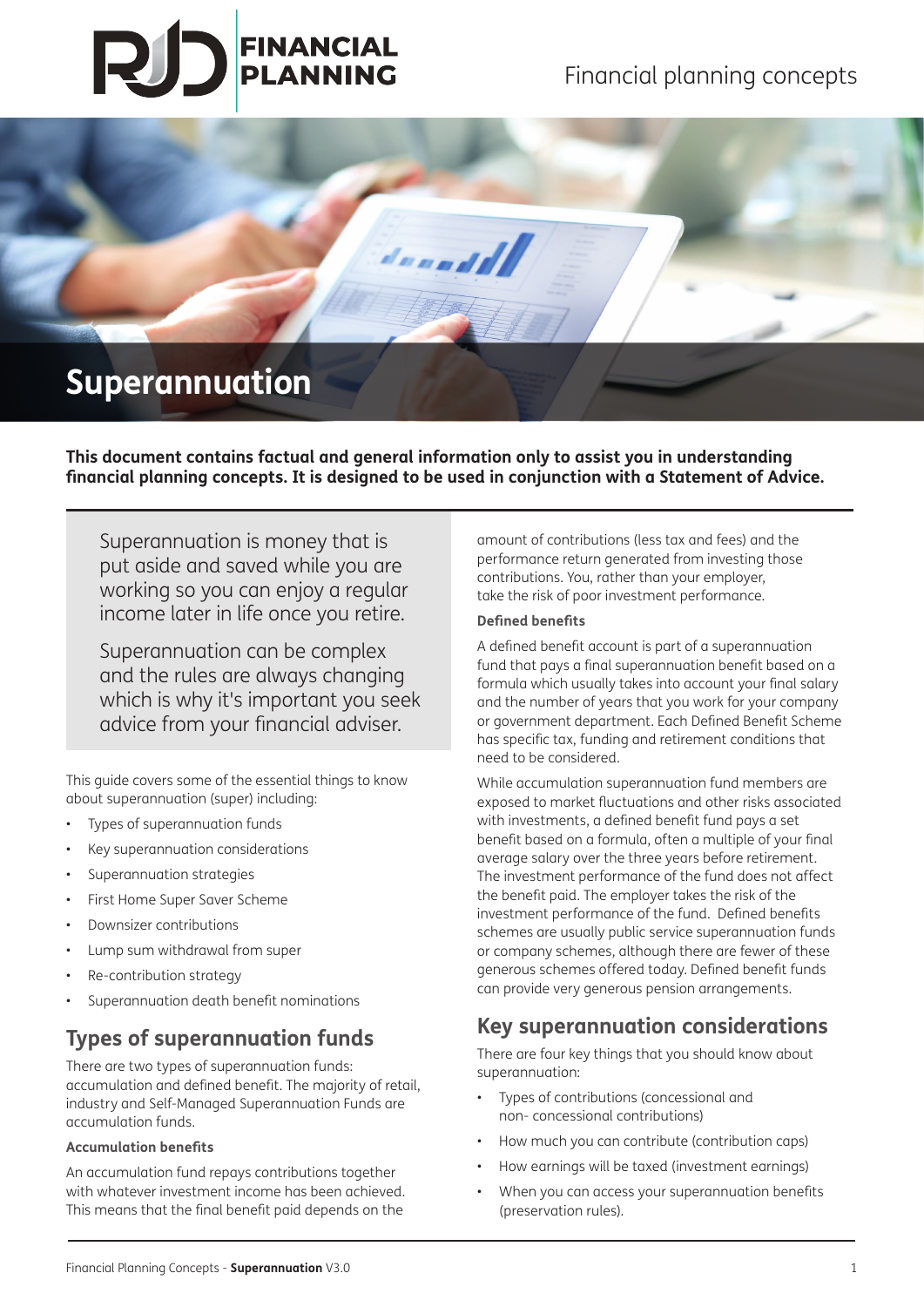The following table outlines what type of contributions are available to you, the current contribution caps and how tax is applied to both contributions going into your fund and investment earnings.

| <b>Classification</b>                                           | <b>Concessional contributions</b><br>(before tax income)                                                                                                                                                          | <b>Non-concessional contributions</b><br>(after tax income)                                                  |
|-----------------------------------------------------------------|-------------------------------------------------------------------------------------------------------------------------------------------------------------------------------------------------------------------|--------------------------------------------------------------------------------------------------------------|
| Main types of<br>contributions                                  | All employer contributions including<br>Super Guarantee (SG) contributions <sup>1</sup><br>$\bullet$<br>Salary Sacrifice contributions<br>$\bullet$<br>Personal contributions where a tax deduction<br>is claimed | Personal contributions for which no tax<br>deduction is claimed                                              |
|                                                                 |                                                                                                                                                                                                                   | Excess concessional contributions                                                                            |
|                                                                 |                                                                                                                                                                                                                   | Spouse contributions (counted towards<br>receiving spouse's cap)                                             |
|                                                                 |                                                                                                                                                                                                                   | Contributions made on behalf of a child under<br>age 18 by anyone other than the child's<br>employer         |
|                                                                 |                                                                                                                                                                                                                   | Up to 100% of an overseas super transfer to an<br>Australian super fund                                      |
| Maximum amount<br>able to be contributed<br>(Contribution caps) | 2019-20                                                                                                                                                                                                           | \$100,000 p.a.                                                                                               |
|                                                                 | \$25,000 p.a.                                                                                                                                                                                                     | Or                                                                                                           |
|                                                                 |                                                                                                                                                                                                                   | \$300,000 over a 3 year period                                                                               |
|                                                                 |                                                                                                                                                                                                                   | (provided the member is under 65 on 1 July in<br>the year of contribution)                                   |
|                                                                 |                                                                                                                                                                                                                   | You must have a total super balance of less<br>than \$1.6 million to make non-concessional<br>contributions. |
| Tax on contributions<br>going into the fund                     | 15%*                                                                                                                                                                                                              | 0%                                                                                                           |
| Tax on amounts<br>contributed over the<br>cap                   | Your Marginal Tax Rate plus an interest charge                                                                                                                                                                    | Highest marginal tax rate plus Medicare unless<br>the excess is withdrawn.                                   |
|                                                                 |                                                                                                                                                                                                                   | If excess withdrawn, associated earnings are<br>taxed at your marginal tax rate.                             |
| Tax on investment<br>earnings within the<br>super fund          | 15%                                                                                                                                                                                                               | 15%                                                                                                          |

1 SG contribution is superannuation guarantee contribution made by the employer on behalf of the member and it is currently 9.5% of salary.

3 A member meets the work test if the member has been gainfully employed for at least 40 hours in a period of 30 consecutive days in the financial year the contribution is made. Alternatively, you may qualify for a 12 month work test exemption if your total super balance is less than \$300,000 (criteria applies). The work test must be met before the contribution can be made..

4 Individuals with income exceeding \$250,000 will be subject to an additional 15% on any non-excessive concessional contributions. These contributions will

effectively be taxed at 30%.

#### **Excess concessional contributions**

It is important that your total concessional contributions for the current year do not exceed the maximum limits. Any excess will be taxed at your marginal tax rate plus an excess concessional contributions tax interest charge. You can elect to have all of the excess and 85% of the earnings of the excess contribution released from superannuation however you will still be required to pay tax on the excess at your marginal rate. If you do not have the excess contribution refunded, this will count towards your non-concessional contributions cap.

#### **Excess non-concessional contributions**

If you exceed the non-concessional contribution caps you can choose to either pay the excess contributions tax or withdraw the excess contributions. If you choose to withdraw the excess contributions any associated earnings will be taxed at your marginal tax rate. If you choose to leave the excess contributions in the fund these will be taxed at the top marginal tax rate plus Medicare Levy.

#### **Investment earnings**

All investment earnings within superannuation are taxed at 15%, until you convert to a retirement income stream such as an account based pension where earnings will be tax free up to the transfer balance cap which is currently \$1.6 million. This can be significantly lower than your marginal tax rates and an excellent reason for investing in superannuation.

#### **Preservation of superannuation benefits**

Preservation is designed to ensure that superannuation benefits are used only for retirement. Hence strict conditions must usually be met before access to preserved funds is granted. Your superannuation funds will be compulsorily locked away, or preserved until you meet a condition of release, some of which are outlined below:

- You attain the age 65
- You are on or over your preservation age and permanently retire
- You cease an employment arrangement after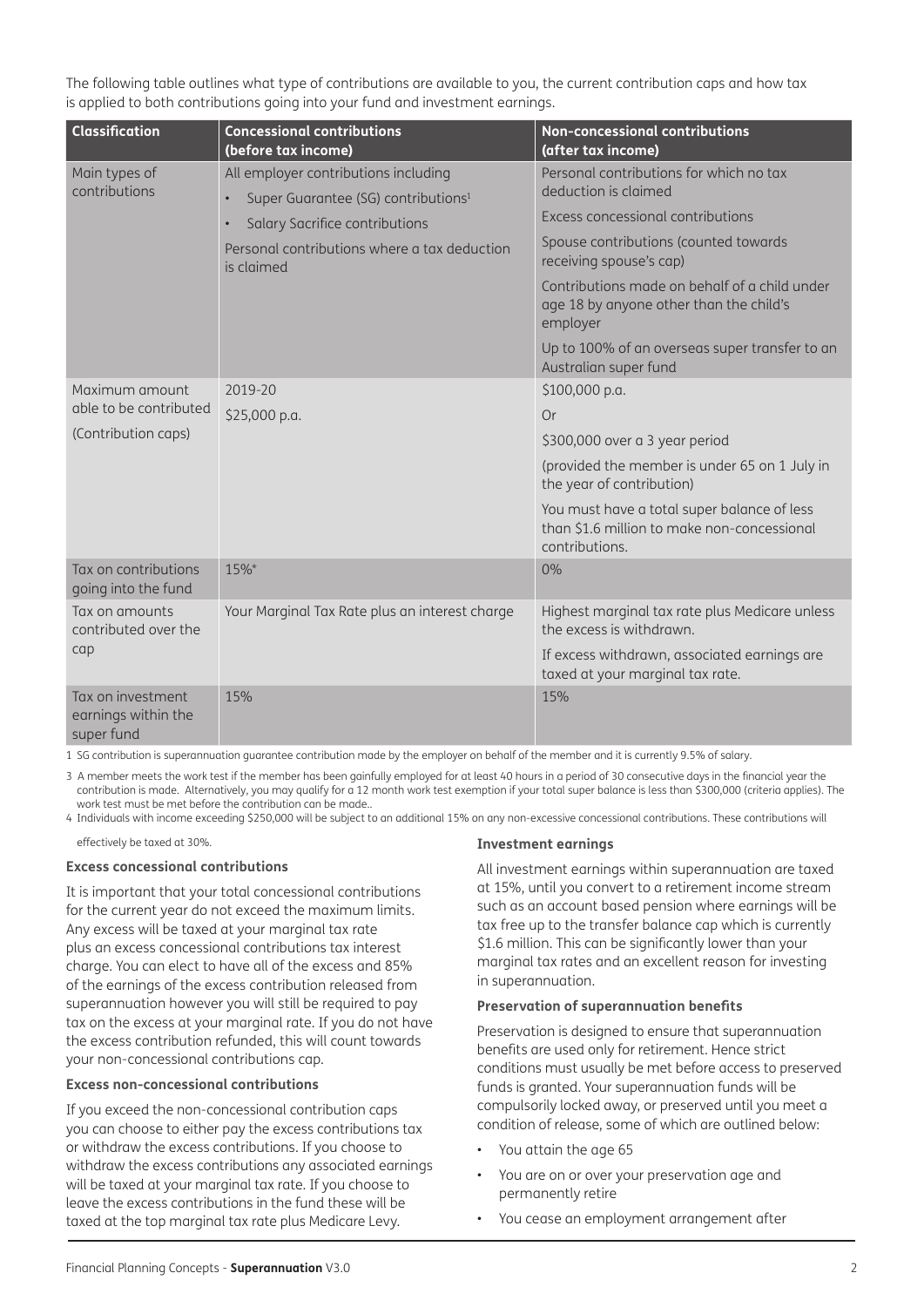turning 60

- You commence a Transition to Retirement pension after reaching preservation age
- You become permanently or temporarily incapacitated
- You suffer severe financial hardship or require funds on compassionate grounds.

Ask your financial adviser to explain the preservation rules as applicable to you.

## **Superannuation strategies**

#### **Salary sacrifice**

If you wish to contribute more to your superannuation, it may be preferable to arrange for your employer to make these additional contributions on your behalf as part of your salary package. This method of contributing to superannuation is known as 'salary sacrifice' and ensures you are contributing in a tax effective manner as these contributions are made from pre-tax income.

Under this arrangement, you forgo or 'sacrifice' part of your salary in return for superannuation contributions. A contributions tax of 15% will apply. An additional 15% tax may be payable if your total annual income (including nonexcessive concessional contributions) exceeds \$250,000.

An effective salary sacrifice arrangement must be made prior to earning the income you will sacrifice. There is no obligation by the employer to offer a salary sacrifice arrangement. However, if your employer does not provide this option, you have the alternative to make personal contributions to superannuation and claim a tax deduction which will result in the same benefits as a salary sacrifice strategy.

It is important to confirm with your employer whether any employment benefits will be impacted before salary sacrificing. Impacts may include a reduction in one or more of the following:

- Superannuation Guarantee contributions
- Personal insurances provided by your employer or employer superannuation fund
- Termination payments, bonuses and other employment benefits.

#### **Transition to Retirement (TTR) pension**

Upon reaching preservation age, you can access your superannuation using a TTR pension while you are still working. This pension could be used to reduce your work hours while still retaining the same take home income or you could contribute more to superannuation via a salary sacrifice arrangement or tax deductible contributions while receiving tax effective income from your pension to supplement your reduced income.

Pension payments received from a TTR pension are concessionally taxed. If you are 60 or over, pension payments are tax free. While under 60, the taxable component of your pension payments is added to your assessable income, however a 15% tax offset applies.

| Minimum standard  | Maximum percentage |  |
|-------------------|--------------------|--|
| percentage factor | factor             |  |
| $4\%$             | 10%                |  |

While you are not able to make lump sum withdrawals from your TTR pension, you can roll back to superannuation at any time.

#### **Government co-contribution**

The co-contribution is a scheme where the Government makes additional contributions for low income earners who make personal after-tax contributions into their super. The maximum co-contribution is \$500 and is available if you earn \$38,564 or less (for the 2019- 20 year). For every dollar of your assessable income, reportable fringe benefits and reportable employer super contributions that is over \$38,564, the maximum co-contribution is reduced by 3.33 cents and phases out completely at an income of \$53,564.

In addition to the income test, to be eligible for the co-contribution, the tax payer must satisfy the following conditions:

- They make personal contributions into a complying superannuation fund
- At least 10% of their total income for the year comes from employment related activities (i.e. work as an employee or from carrying on a business)
- Super balance must be less than \$1.6m
- They cannot have contributed more than their non-concessional contributions cap
- They were less than 71 years of age at the end of the financial year of contribution
- They did not hold a temporary visa during the year
- They lodge an income tax return at the end of the year.

#### **Spouse contributions**

You can make non-concessional contributions to superannuation on behalf of your spouse and receive a tax offset of up to \$540 if:

- You are both Australian residents when the contributions are made
- You do not claim a tax deduction for the contribution
- Your spouse's super balance must be less than \$1.6m
- Spouse must not have exceeded their non-concessional contributions cap
- Your spouse's assessable income plus reportable fringe benefits and reportable employer super contributions is less than \$40,000 (noting that to receive the maximum \$540 tax offset, income needs to be less than \$37,000) and
- The spouse is under age 65 or
- The spouse is aged 65 but less than 71 and he/she meets the work test of 40 hours in 30 consecutive days in that financial year).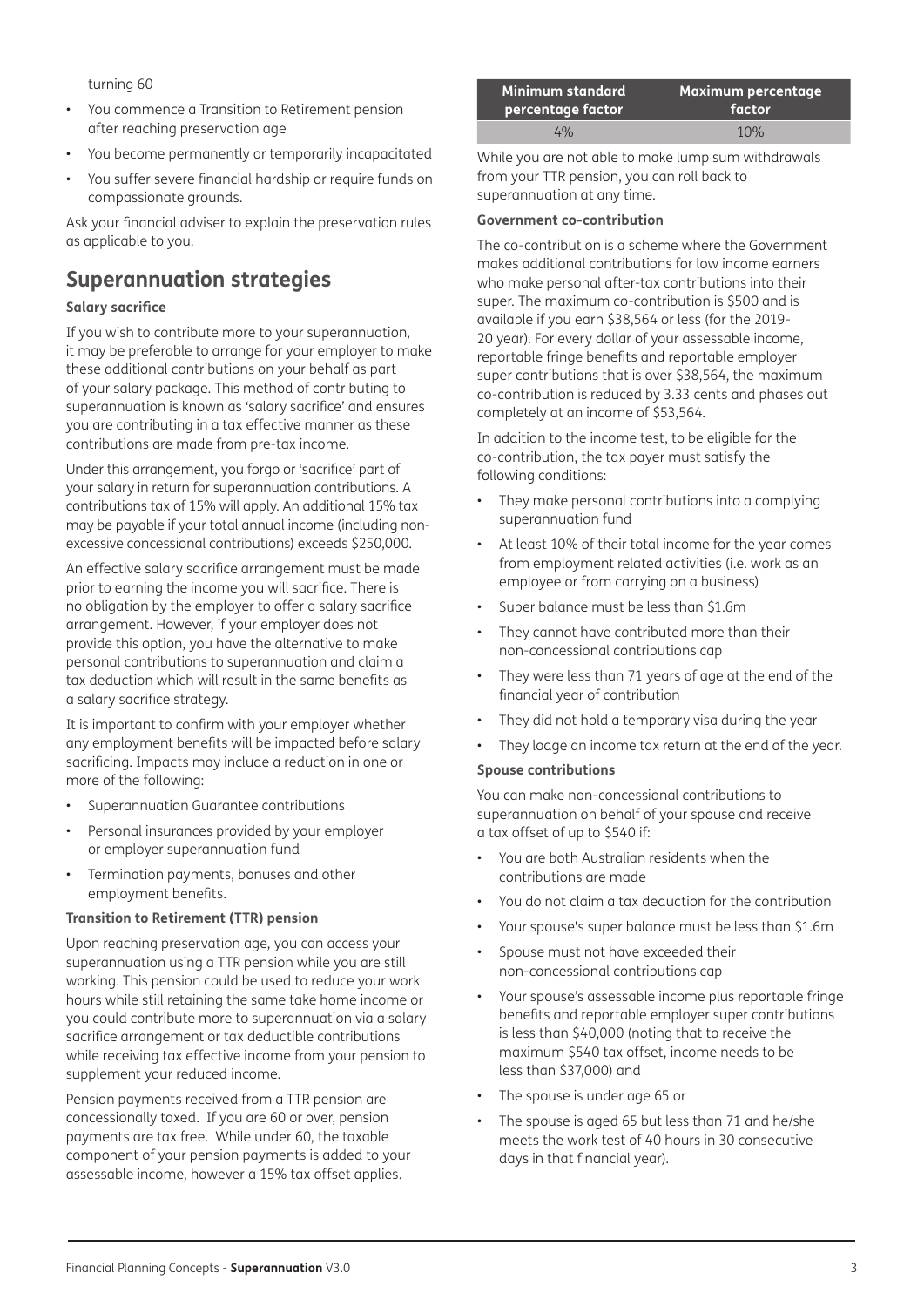The tax offset needs to be claimed when you lodge your tax return. Check with your accountant at tax assessment time to see if you are eligible. Spouse contributions are not taxable contributions when received by the fund, they are treated as non-concessional contributions and count towards the receiving spouse's non-concessional cap.

#### **Superannuation contribution splitting**

Superannuation contribution splitting allows a member of a superannuation fund to transfer their employer and/or personal tax deductible superannuation contributions into their spouse's superannuation account. Only the eligible contributions from the current or previous financial year can be split and superannuation funds are not required to provide super splitting - it is a voluntary feature.

To be eligible for superannuation contribution splitting, the spouse needs to be:

- Less than preservation age; or
- Between preservation age and 65 and have not permanently retired from the work force; or
- Aged less than 65 and never gainfully employed.

The following table shows the super splitting limits that apply.

| <b>Type of</b><br>splittable<br>contribution | Percentage of contributions that can<br>be split. The lesser of:                                                                      |  |
|----------------------------------------------|---------------------------------------------------------------------------------------------------------------------------------------|--|
| Taxed<br>contributions                       | 85% of the concessional<br>$\bullet$<br>contributions for the financial year;<br>and                                                  |  |
|                                              | the concessional contributions cap<br>(of the member, not the spouse) for<br>that financial year; and                                 |  |
|                                              | the taxable (taxed) component<br>$\bullet$<br>of the member's superannuation<br>benefit if they withdrew completely<br>from the fund. |  |
| Untaxed<br>employer<br>contributions         | the amount of untaxed employer<br>$\bullet$<br>contributions made<br>in the financial year and                                        |  |
|                                              | the concessional contributions cap<br>(of the member, not the spouse) for<br>the financial year; and                                  |  |
|                                              | the taxable (untaxed) component<br>of the member's superannuation<br>benefit if they withdrew completely<br>from the fund.            |  |
|                                              |                                                                                                                                       |  |

### **First Home Super Saver Scheme (FHSSS)**

The FHSSS allows individuals to effectively save for their first home inside superannuation. From 1 July 2017, voluntary contributions can be made of up to \$15,000 per year and \$30,000 in total into your superannuation account and you will be able to withdraw these contributions, plus deemed associated earnings, when you are ready to buy or build your first home.

The Government claims that this could boost house deposit savings by up to 30 per cent compared to saving through a standard bank account given the tax benefits of using pre-tax dollars for contributions, the low 15% tax on earnings within superannuation and the potential for higher returns in superannuation funds relative to standard deposit accounts.

To be eligible for the FHSSS, you must be over 18 years of age and have never owned any type of property in Australia. However, if you are purchasing a property with another person who has previously owned property, the FHSSS is still available as it is an individual test.

The Australian Taxation Office (ATO) administers the Scheme and are the body that will advise how much superannuation can be released after taking into account contributions tax. This release can be requested when you have a contract to buy or build your first home within the next 12 months.

Generally, withdrawals will be taxed at your marginal tax rate and a 30% tax offset will apply. If you are withdrawing non-concessional (after-tax) contributions, no tax will apply to these amounts. Importantly, withdrawals will not be assessable by Centrelink or the Department of Veterans' Affairs and there will be no impact on payments such as Family Tax Benefits.

## **Downsizer contributions**

Australians aged 65 and over who sell the family home to free up equity to fund their retirement are able to make an additional contribution of up to \$300,000 into superannuation. Both members of a couple can take advantage of this rule for the same home, resulting in a total possible contribution of \$600,000 per couple. This measure applies where the contract for the sale of the home is entered into (exchanged) on or after 1 July 2018.

Contributions made under this legislation will not count towards other superannuation caps. Additionally, no work test or age restrictions apply but you must have owned your home for at least 10 years and it must have been your principal residence at some stage.

It's important to be aware that you may risk losing some or all of your Age Pension. While the family home is exempt from the Asset Test, the \$300,000 you contribute to super as a result of downsizing will be an assessable asset. This may impact your pension entitlements.

To be eligible to make a downsizer contribution, there is no requirement to purchase a new home. This may provide retirement planning opportunities that were not previously available to those over 65 years of age and retired.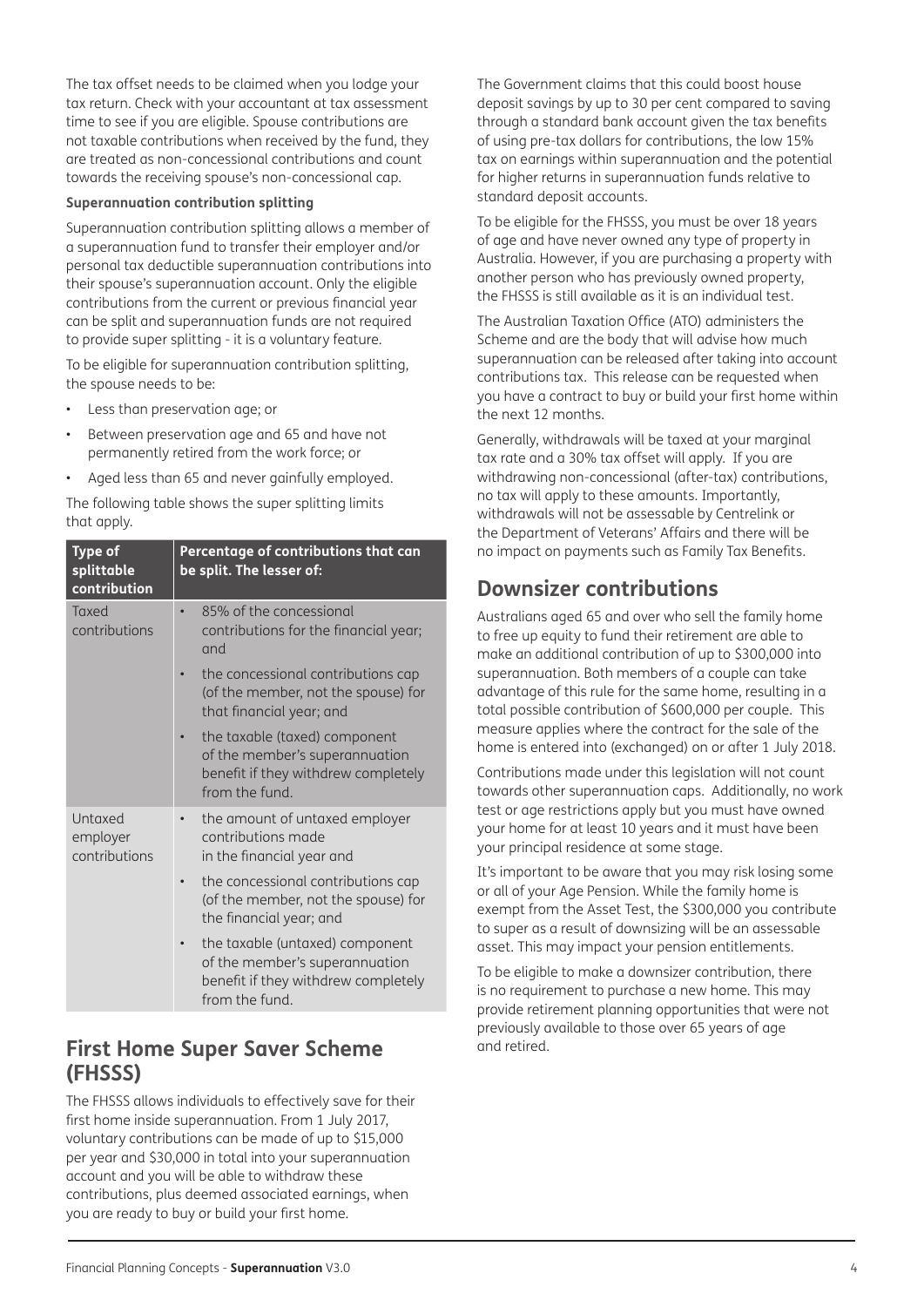## **Lump sum superannuation withdrawal**

A superannuation withdrawal is when you redeem money as a lump sum from your superannuation account. Once the components of the superannuation withdrawal have been determined (i.e. tax free or taxable component), the applicable tax rate (if any) must be applied. This rate depends on your age at the time the benefits are received and whether they are paid from a taxed or untaxed fund.

| Component                       | <b>Tax treatment</b>                                                                                                                                                          |  |  |
|---------------------------------|-------------------------------------------------------------------------------------------------------------------------------------------------------------------------------|--|--|
| Tax-free                        | Tax-free                                                                                                                                                                      |  |  |
| Taxable - taxed<br>element      | Under preservation age: 20%<br>plus Medicare Levy                                                                                                                             |  |  |
|                                 | Preservation age to 59: First<br>\$210,000 tax free and the<br>balance at 15% plus Medicare<br>Levy                                                                           |  |  |
|                                 | 60 and over: Tax free                                                                                                                                                         |  |  |
| Taxable -<br>untaxed<br>element | Under preservation age:<br>$\bullet$<br>First \$1,515,000 at 30% plus<br>Medicare Levy and balance at<br>45% plus Medicare Levy                                               |  |  |
|                                 | Preservation age to 59: First<br>\$210,000 at 15% plus Medicare<br>Levy, \$210,000 - \$1,515,000 at<br>30% plus Medicare Levy and the<br>balance at 45% plus Medicare<br>Levy |  |  |
|                                 | 60 and over: First \$1,515,000 at<br>15% plus Medicare Levy and the<br>balance at 45% plus Medicare<br>Levy                                                                   |  |  |

## **Re-contribution strategy**

The re-contribution strategy involves withdrawing a lump sum (normally to the low rate cap if you are under age 60) from your superannuation and re-contributing the funds back into superannuation as a non-concessional contribution. This effectively converts taxable amounts into tax free amounts within your super fund which can be beneficial for those starting an income stream before the age of 60.

This strategy can also be an estate planning tool if it is likely that your superannuation benefits will be inherited by non-tax dependants, including adult children or those not financially dependent on you. By increasing the tax free amount, less tax will be payable by your non-tax dependants when they receive your super benefits in the future.

This strategy can only be employed if you meet a condition of release to access your superannuation benefits and are also eligible to contribute into superannuation. If you are below age 60, you are able to receive only the first \$210,000 (Low Rate Cap for 2019/20 tax year) of taxable

component at a concessional tax rate.

Re-contribution is more beneficial if you are aged 60 and over as you are able to withdraw your superannuation benefits tax free. The non-concessional cap for the 2019/20 tax year is \$100,000 per annum or up to \$300,000 averaged over a three-year period if you are under age 65. If you are aged 65 and over on 1 July of the financial year, your non-concessional contribution cap is limited to \$100,000 per annum.

## **Superannuation death benefit nominations**

Your superannuation savings usually do not form part of the assets that are distributed via your Will. Therefore, unless you make a nomination, the Trustee of your superannuation fund uses their discretion to determine to whom to distribute death benefits.

| Non-Binding<br>Nomination    | Will be considered by the Trustee<br>who ultimately determines the final<br>outcome but they do not have to<br>pay the funds to the nominated<br>beneficiary |
|------------------------------|--------------------------------------------------------------------------------------------------------------------------------------------------------------|
| <b>Binding</b><br>Nomination | Is considered an instruction to the<br>Trustee and they must pay the<br>funds to nominated person                                                            |
| Lapsing                      | Lapsing nominations need to be<br>renewed every 3 years                                                                                                      |
| Non Lapsing                  | Do not need to be renewed. But it is<br>important they are reviewed if they<br>are binding                                                                   |

If you own a retirement income stream such as an account based pension, you may also have the option to nominate a reversionary beneficiary who will automatically receive a continuation of your income stream in the event of your death.

#### **Other considerations**

- You need to consider, the tax implications of leaving your superannuation death benefit to a dependant, a non-dependant or your estate for general distribution to beneficiaries. Dependent and non-dependent recipients of your superannuation death benefits are treated differently for tax purposes.
- The Trustee of your superannuation fund is the owner of any insurance policy held inside superannuation. In the event of a claim, the insurance payment will be added to your superannuation balance. Unless a Binding Nomination is made, the Trustee will decide whom to pay all the benefits to, in accordance with the trust deed and superannuation law.
- Nominations are especially important if you have multiple beneficiaries (e.g. from previous marriages) who may have a claim on your superannuation death benefit.